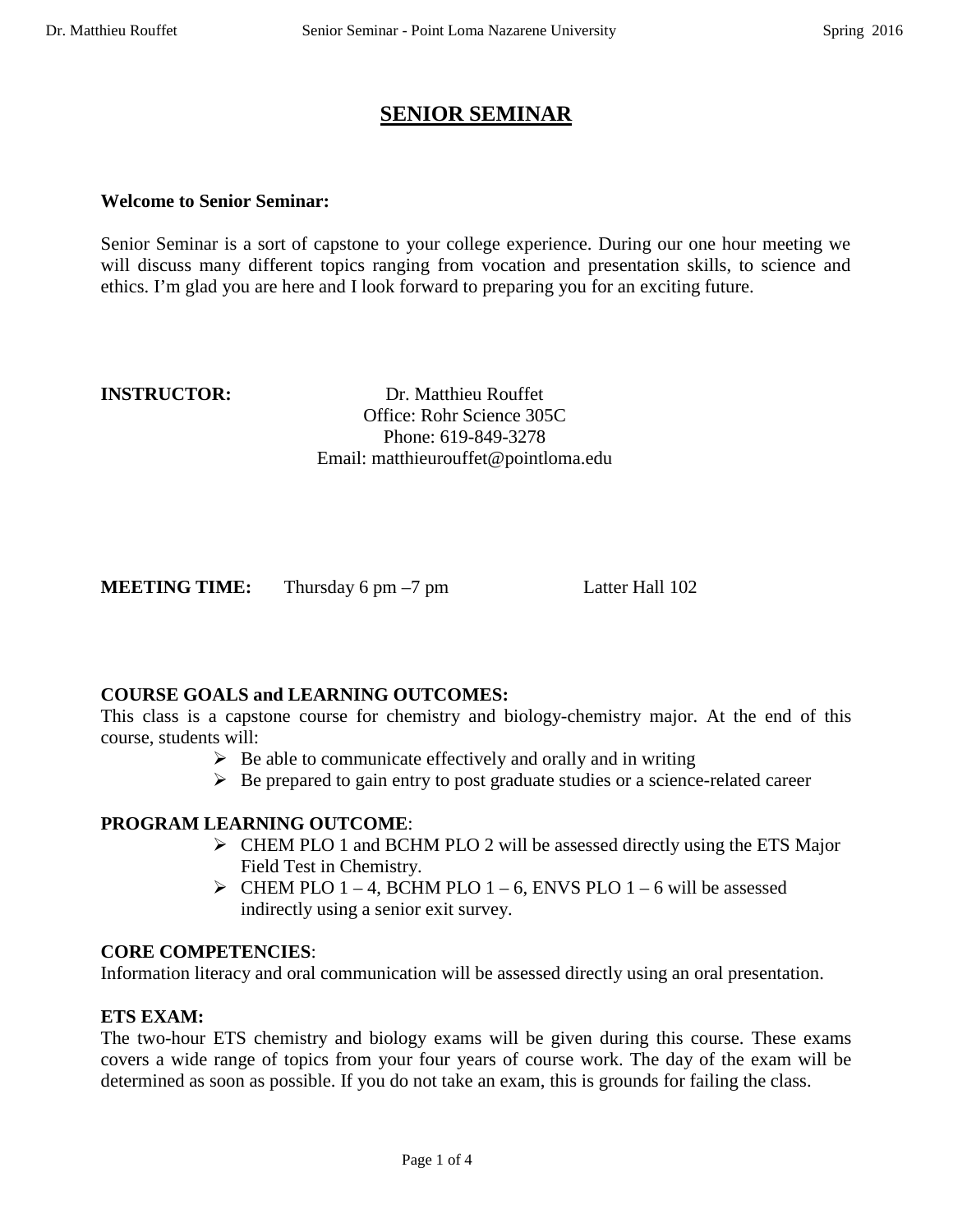#### **ACADEMIC HONESTY**

Students should demonstrate academic honesty by doing original work and by giving appropriate credit to the ideas of others. Academic dishonesty is the act of presenting information, ideas, and/or concepts as one's own when in reality they are the results of another person's creativity and effort. A faculty member who believes a situation involving academic dishonesty has been detected may assign a failing grade for that assignment or examination, or, depending on the seriousness of the offense, for the course. Faculty should follow and students may appeal using the procedure in the university Catalog. See [Academic Policies](http://catalog.pointloma.edu/content.php?catoid=18&navoid=1278) for definitions of kinds of academic dishonesty and for further policy information.

#### **ACADEMIC ACCOMMODATIONS**

If you have a diagnosed disability, please contact PLNU's Disability Resource Center (DRC) within the first two weeks of class to demonstrate need and to register for accommodation by phone at 619- 849-2486 or by e-mail at [DRC@pointloma.edu.](mailto:DRC@pointloma.edu) See [Disability Resource Center](http://www.pointloma.edu/experience/offices/administrative-offices/academic-advising-office/disability-resource-center) for additional information.

### **ATTENDANCE AND PARTICIPATION**

Regular and punctual attendance at all classes is considered essential to optimum academic achievement. If the student is absent from more than 10 percent of class meetings, the faculty member can file a written report which may result in de-enrollment. If the absences exceed 20 percent, the student may be de-enrolled without notice until the university drop date or, after that date, receive the appropriate grade for their work and participation. See [Academic Policies](http://catalog.pointloma.edu/content.php?catoid=18&navoid=1278) in the Undergraduate Academic Catalog.

Grading: One (1) Oral presentation, one (1) resume/cover letter assignment will be given during the semester. Make-up assignments will be arranged only if the instructor is contacted prior to the scheduled time and then only if you present an institutionally valid excuse.

#### **EVALUATION:**

The activities described above will contribute to your total course grade according to the following:

|  | $\triangleright$ Oral presentation/project | 30% |
|--|--------------------------------------------|-----|
|--|--------------------------------------------|-----|

- Participation……………………. 50%
- Resume/cover letter.….………… 20%

Letter grades will be assigned at the end of the course based on your percentage of total possible points, according to the following scale:

| $A^{\dagger}$ 90 – 92.9 %          | $\mathbf{A}$ 93 – 100 % |                              |
|------------------------------------|-------------------------|------------------------------|
| $B^{\sim} 80 - 82.9 \%$            | <b>B</b> $83 - 86.9$ %  | $\mathbf{B}^+$ 87 – 89.9 %   |
| $C = 70 - 72.9$ %                  | $C$ 73 – 76.9 %         | $C^+$ 77 – 79.9 %            |
| $\mathbf{D}^{\bullet}$ 60 – 62.9 % | <b>D</b> $63 - 66.9$ %  | $\mathbf{D}^{+}$ 67 – 69.9 % |
| $\mathbf{F}$ < 59.9 %              |                         |                              |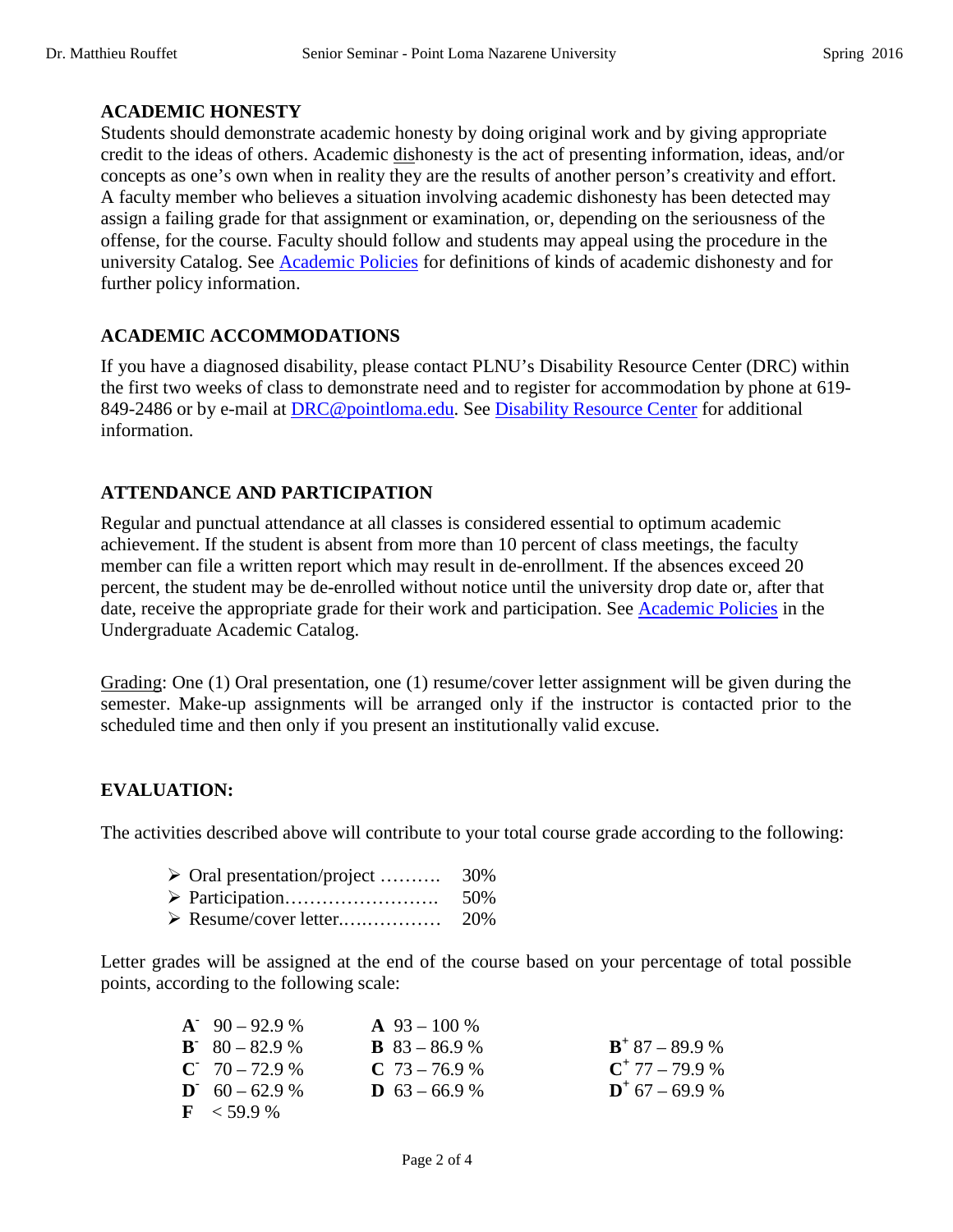# **SEMINAR TENTATIVE CLASS SCHEDULE**

| <b>WEEK</b>    | <b>DATES</b>           | <b>TOPICS</b>                                                                    | <b>GUESTS</b>                                                 |
|----------------|------------------------|----------------------------------------------------------------------------------|---------------------------------------------------------------|
| $\mathbf{1}$   | Thursday<br>01/14/2015 | Introduction/Class overview                                                      | Dr. Rouffet                                                   |
| $\overline{2}$ | Thursday<br>01/21/2015 | Vocation/Calling<br>(Reading: "Visions of vocation"<br>Chapter 1, Steven Garber) | Dr. Rouffet                                                   |
| 3              | Thursday<br>01/28/2015 | <b>CV/Cover Letter</b><br>How to write a great resume and cover letter           | Dr. Kim<br>Hogelucht                                          |
| $\overline{4}$ | Thursday<br>02/04/2015 | Presentation skills<br>How to create a great presentation                        | Dr. Rouffet                                                   |
| 5              | Thursday<br>02/11/2015 | Being an entrepreneur                                                            | Dr. Randal<br>Schober                                         |
| 6              | Thursday<br>02/18/2015 | Emotional Intelligence vs IQ; How to be<br>efficient in a working environment    | Dr. Rouffet                                                   |
| 7              | Thursday<br>02/25/2015 | ETS exam chemistry                                                               | ///////////////////////<br>//////////////////                 |
| 8              | Thursday<br>03/03/2015 | Balancing a budget                                                               | Dr. Rouffet                                                   |
| 9              | Thursday<br>03/10/2015 | <b>SPRING BREAK</b>                                                              | //////////////////<br>//////////////////                      |
| 10             | Thursday<br>03/17/2015 | <b>ACS MEETING</b>                                                               | //////////////////<br>//////////////////<br>///////////////// |
| 11             | Thursday<br>03/24/2015 | Presentation week 1                                                              | Dr. Rouffet<br>$+Dr$ Perry                                    |
| 12             | Thursday<br>03/31/2015 | <b>EASTER</b>                                                                    | //////////////////<br>//////////////////                      |
| 13             | Thursday<br>04/07/2015 | Presentation week 2                                                              | Dr. Rouffet                                                   |
| 14             | Monday<br>04/14/2015   | Science and Ethics                                                               | Dr. Rouffet                                                   |